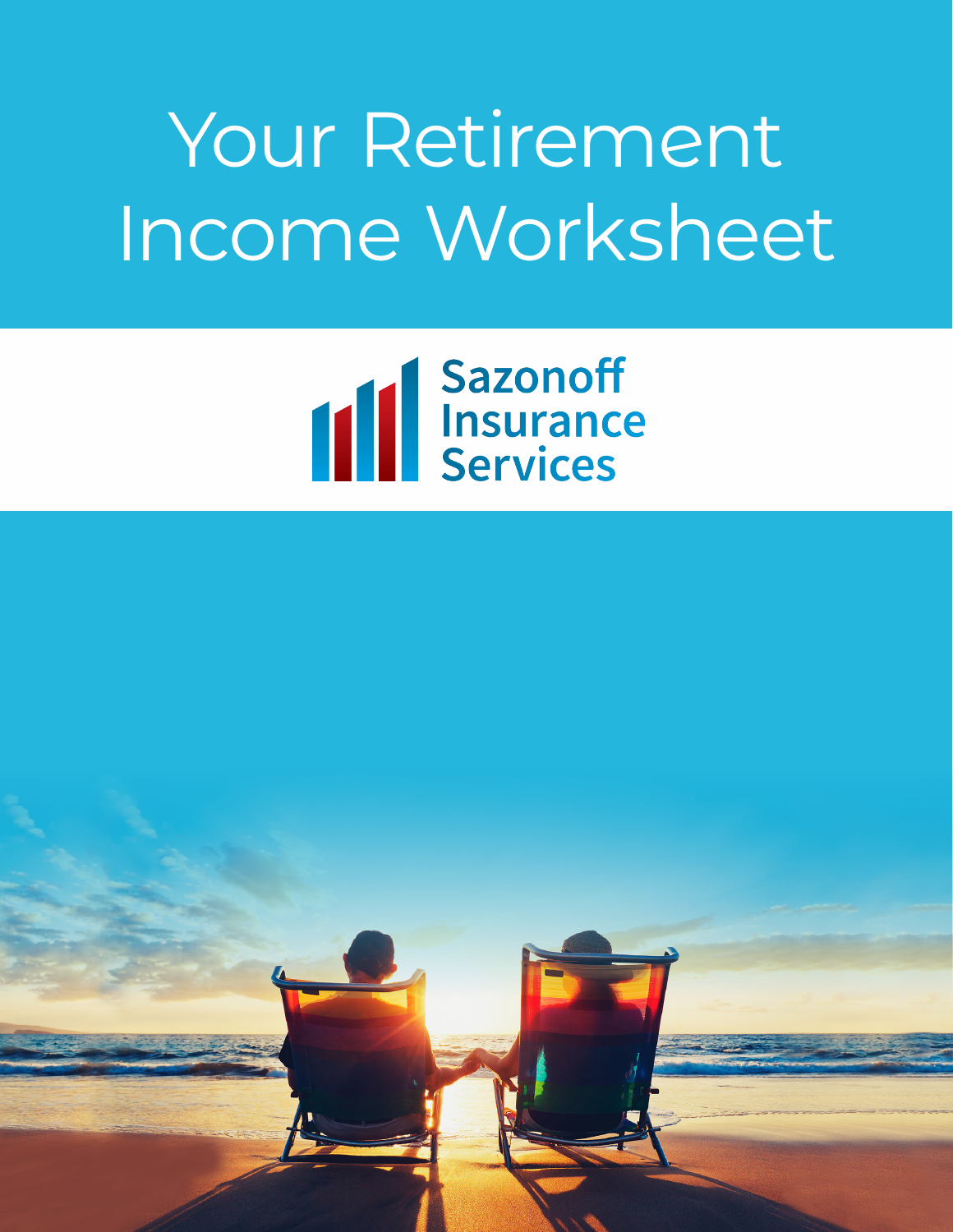## Not All Retirement Expenses Are Created Equally

As you prepare for retirement, it is important to understand there are generally two kinds of retirement expenses.

#### Essential:

These expenses you have to pay such as your mortgage and other related home expenses, food, cars, healthcare, etc.

#### Discretionary:

These are your lifestyle expenses such as entertainment, travel, and other leisure activities.

A secure retirement is built on the foundation of having enough guaranteed income to meet you essential expenses. Of course all of us want to be able to live the lifestyle of our choice, but we know if we can at least meet our essential expenses, we will be able to sleep well at night.

Together we can use this worksheet to create a customized income strategy to help meet your individual needs and to ensure that your income will last for your entire life.

## Gap Finder

How to identify your retirement income needs in 4 easy steps:

#### **1. ESTIMATE your expenses in retirement.** Expenses measured annually

| <b>Essential Expenses</b>                                                                               | <b>Lifestyle Expenses</b>                                                     |  |
|---------------------------------------------------------------------------------------------------------|-------------------------------------------------------------------------------|--|
| Housing<br>e.g., mortgage payments, rent, insurance, property tax                                       | Entertainment<br>e.g., movies, theatre, sporting events and restaurants       |  |
| Utilities<br>e.g., gas, water, electricity, telephone, cable                                            | Travel and Recreation<br>e.g., hotel, airfare, and RV/boat expenses           |  |
| Food/Groceries/Meals                                                                                    | Memberships<br>e.g., golf, health club and yoga<br><b>Gifts and Donations</b> |  |
| Transportation<br>e.g., car payments, gas, car insurance, maintenance                                   |                                                                               |  |
| Personal<br>e.g., clothing, haircuts, dry cleaning, toiletries                                          | Other<br>Annual Lifestyle Expenses                                            |  |
| Healthcare<br>e.g., medical insurance, vision/dental, prescriptions<br>and other out-of-pocket expenses |                                                                               |  |
| Life, Disability and<br>Long-Term Care Insurance                                                        | <b>Annual Essential Expenses</b>                                              |  |
| Other                                                                                                   | Annual Lifestyle Expenses                                                     |  |
| <b>Annual Essential Expenses</b>                                                                        | <b>Total Annual Expenses</b><br>(Essential + Lifestyle)                       |  |

Planning Tip: Don't overlook your spouse's assets and guaranteed income. Group all assets and income together, or complete separate worksheets for you and your spouse.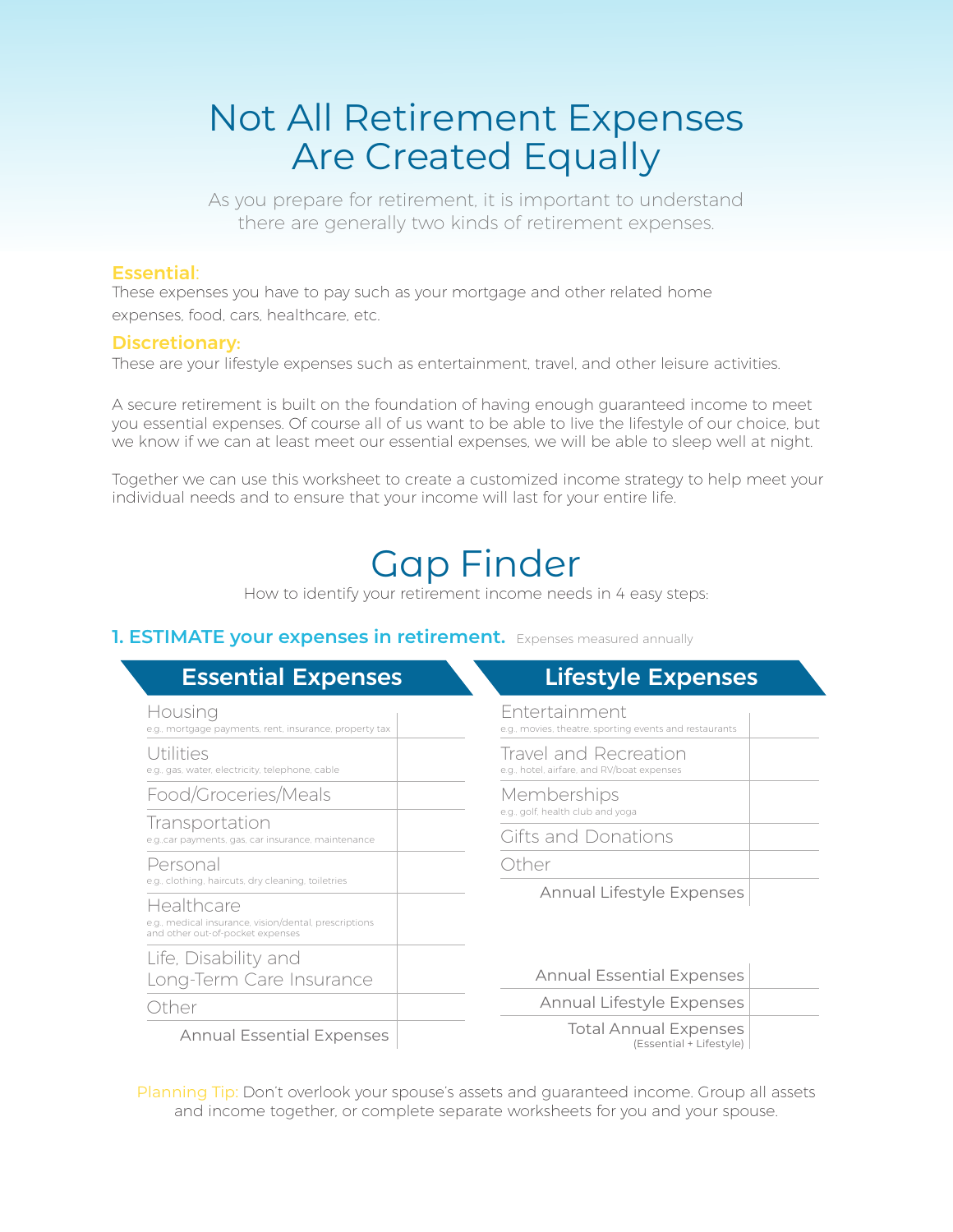#### **2. DETERMINE your guaranteed sources of income.**

Estimate the income you'll receive from Social Security, pensions, annuities and other guaranteed sources of retirement income. Expenses measured annually

| <b>Guaranteed Sources of</b><br><b>Retirement Income</b>               |  |
|------------------------------------------------------------------------|--|
| Social Security                                                        |  |
| Pensions                                                               |  |
| Annuities<br>e.g., quaranteed lifetime withdrawals or annuity payments |  |
| Other                                                                  |  |
| <b>Total Annual Guaranteed Income</b>                                  |  |

#### **3. CALCULATE your essential income gap.**

Take your Annual Guaranteed Income minus your Annual Essential Expenses.



Next, take your Annual Guaranteed Income minus your Total Annual Expenses (your essential expenses plus your lifestyle expenses) to see if you are facing a Total Income Gap.



If the result of either calculation above is negative, you are likely to face an essential income gap or a total income gap. You may want to consider repositioning a portion of your existing assets to generate additional guaranteed income to help cover your income gap.